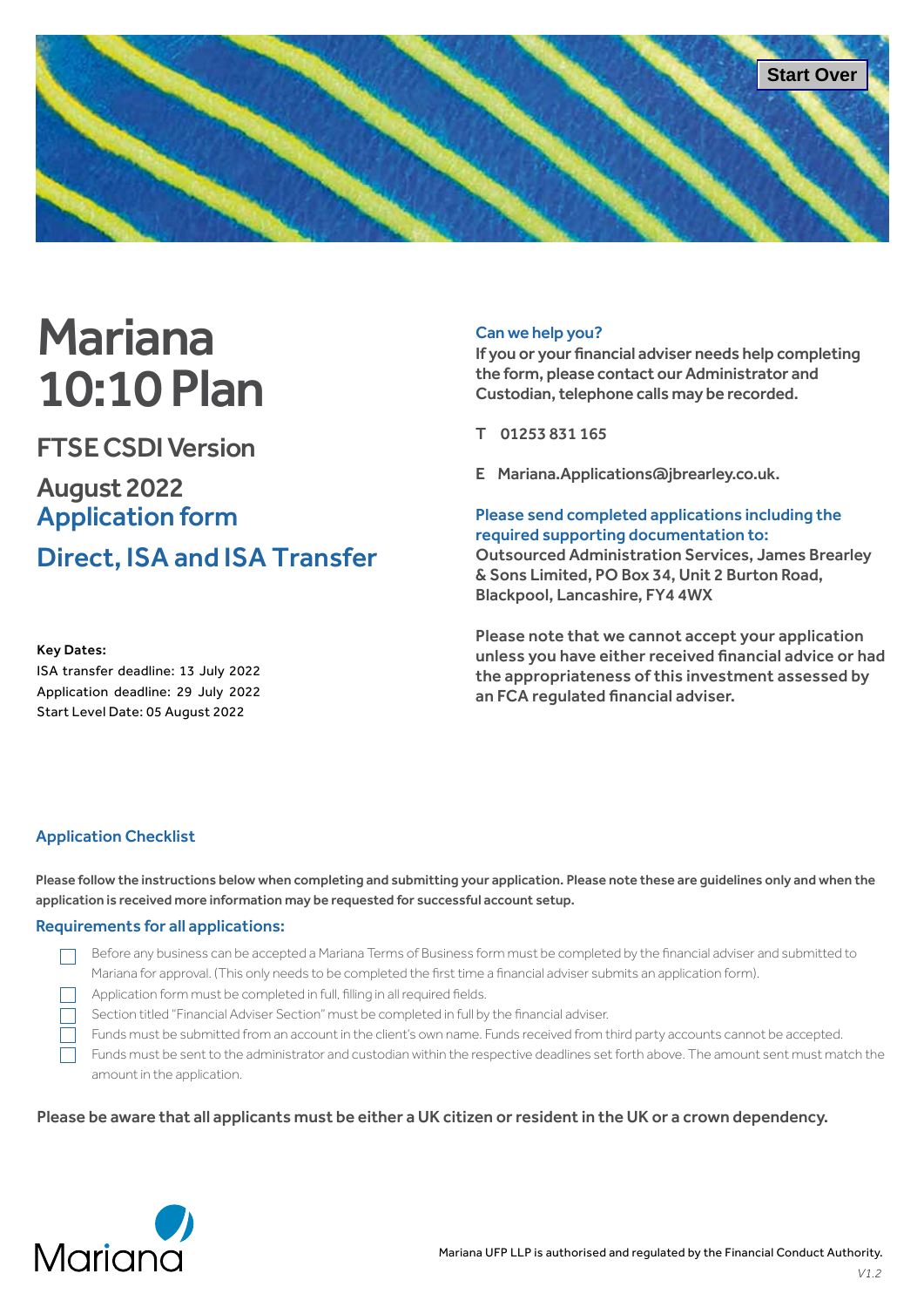#### Please complete this form using BLOCK CAPITALS and black ink.

Please fill in the name of your financial adviser and firm here:

| Financial adviser name: |  |  |  |
|-------------------------|--|--|--|
| Financial adviser firm: |  |  |  |

#### Payment information

| If you are paying by bank transfer tick here:               |                        |  |  |  |  |                                               |   |                                                     |  |
|-------------------------------------------------------------|------------------------|--|--|--|--|-----------------------------------------------|---|-----------------------------------------------------|--|
| Please send the investment amount to the following account: |                        |  |  |  |  |                                               |   |                                                     |  |
| Account name:                                               |                        |  |  |  |  |                                               |   | James Brearley & Sons Ltd Clients Account - Mariana |  |
| Bank:                                                       | Royal Bank of Scotland |  |  |  |  |                                               |   |                                                     |  |
| Bank sort code:                                             |                        |  |  |  |  | $1 \t6 - 1 \t4 - 1 \t2$                       |   |                                                     |  |
| Account number:                                             |                        |  |  |  |  | $1 \mid 0 \mid 5 \mid 0 \mid 4 \mid 6 \mid 0$ | 8 |                                                     |  |
| Please quote your name in the reference.                    |                        |  |  |  |  |                                               |   |                                                     |  |

### Section 1 – Personal Details

If you are paying by cheque please make it payable to: James Brearley & Sons Limited.

Please note that your payment should be made from an account held in your name. Your application will be rejected if payment is not made from an account held in your name.

Important: If you do not quote the reference you use when transferring your payment in support of your application it may not be possible to connect your Application Form with your payment and this may lead to your application being rejected. No liability will be accepted where this occurs if you have not quoted a reference number on your payment transfer and on this Application Form.

ISA investments are NOT available as a joint investment – each applicant must complete a separate application.

|                                            | <b>First investor</b> | <b>Second investor (if applicable)</b> |
|--------------------------------------------|-----------------------|----------------------------------------|
| Title (Mr/Mrs/Miss/Ms/Other):              |                       |                                        |
| Surname:                                   |                       |                                        |
| Full first name(s):                        |                       |                                        |
| Permanent address<br>Building name/number: |                       |                                        |
| Street name:                               |                       |                                        |
| District:                                  |                       |                                        |
| City/Town:                                 |                       |                                        |
| County:                                    |                       |                                        |
| Postcode:                                  |                       |                                        |
| Country:                                   |                       |                                        |
| Date of birth:                             | D D M M Y Y Y Y       | D D M M Y Y Y Y                        |
| Nationality:                               |                       |                                        |
| Country of birth:                          |                       |                                        |
| Telephone (day):                           |                       |                                        |
| Telephone (evening):                       |                       |                                        |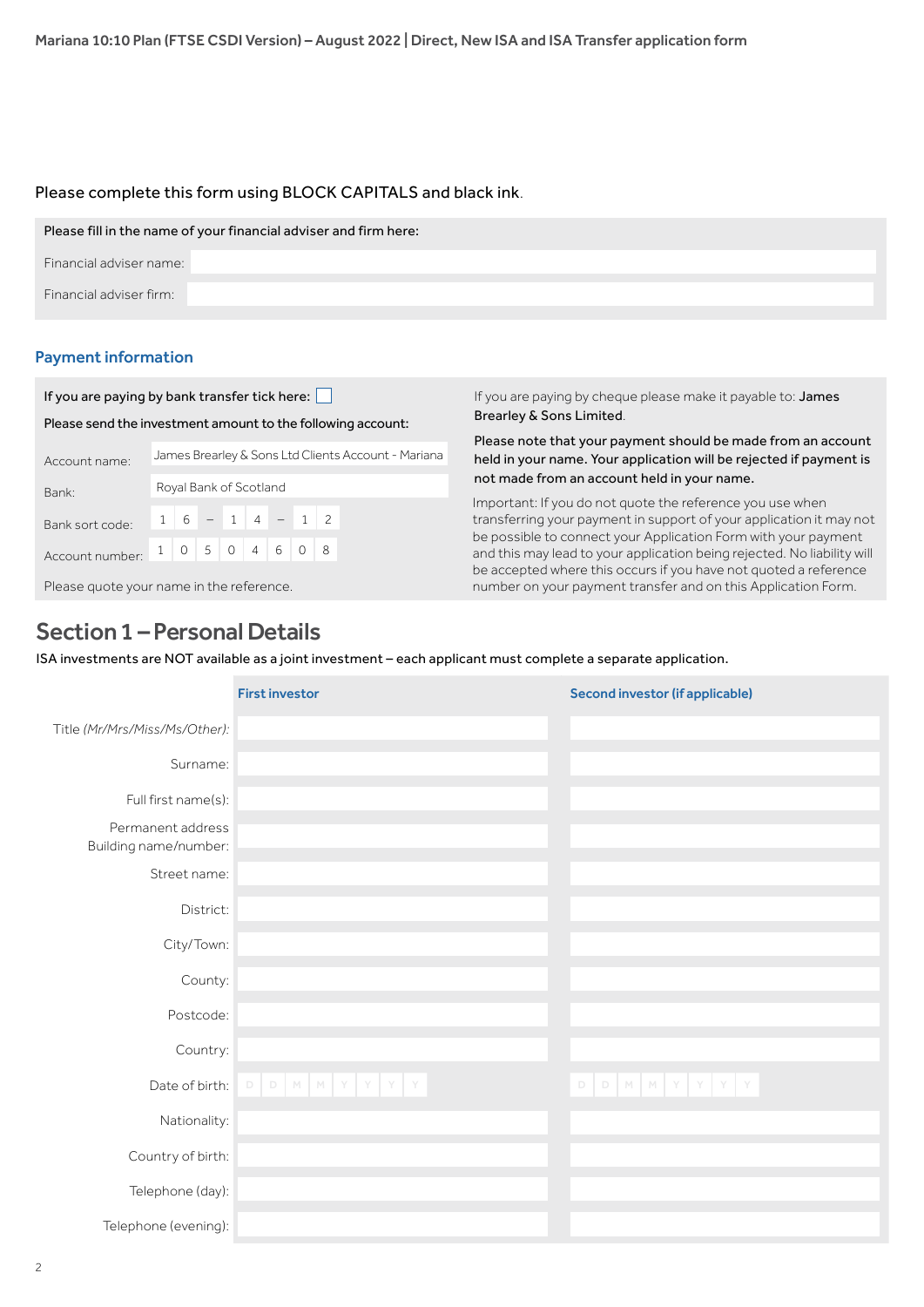### **Section 1 – Personal Details** continued

ISA investments are NOT available as a joint investment – each applicant must complete a separate application.

|                                                                      | <b>First investor</b>                                                                                                                                  | <b>Second investor (if applicable)</b> |
|----------------------------------------------------------------------|--------------------------------------------------------------------------------------------------------------------------------------------------------|----------------------------------------|
| Are you resident in the<br>UK for tax purposes? Yes $\Box$ No $\Box$ |                                                                                                                                                        | No<br>Yes                              |
|                                                                      | If yes, please provide your National Insurance (NI) number.                                                                                            |                                        |
| National Insurance (NI) number:                                      |                                                                                                                                                        |                                        |
| Are you a US citizen? Yes   No                                       |                                                                                                                                                        | Yes<br>$\overline{\text{No}}$          |
| Are you a resident for tax<br>purposes in any other country? Yes     | $\Box$ No $\Box$                                                                                                                                       | Nol<br>Yes                             |
|                                                                      | If no, move to next question                                                                                                                           |                                        |
|                                                                      | If yes, please indicate addresses and Tax Identification Numbers (TIN) for all countries you are a resident<br>for the purposes of that country's tax. |                                        |
| Building Name/No:                                                    |                                                                                                                                                        |                                        |
| Street:                                                              |                                                                                                                                                        |                                        |
| District:                                                            |                                                                                                                                                        |                                        |
| City/Town:                                                           |                                                                                                                                                        |                                        |
| County:                                                              |                                                                                                                                                        |                                        |
| Postcode:                                                            |                                                                                                                                                        |                                        |
| Country:                                                             |                                                                                                                                                        |                                        |
| TIN:                                                                 |                                                                                                                                                        |                                        |

#### DIRECT INVESTMENT on behalf of a child (under 18)

Please complete the child's name here:

| Full name: |                                                |
|------------|------------------------------------------------|
|            | Date of birth: $D   D   M   M   Y   Y   Y   Y$ |

### Section 2 – Your email address

Please provide a valid email address below. If you do not provide a valid email address, you will not be able to access your account through the James Brearley & Sons web portal.

| E-mail address: |  |
|-----------------|--|
|                 |  |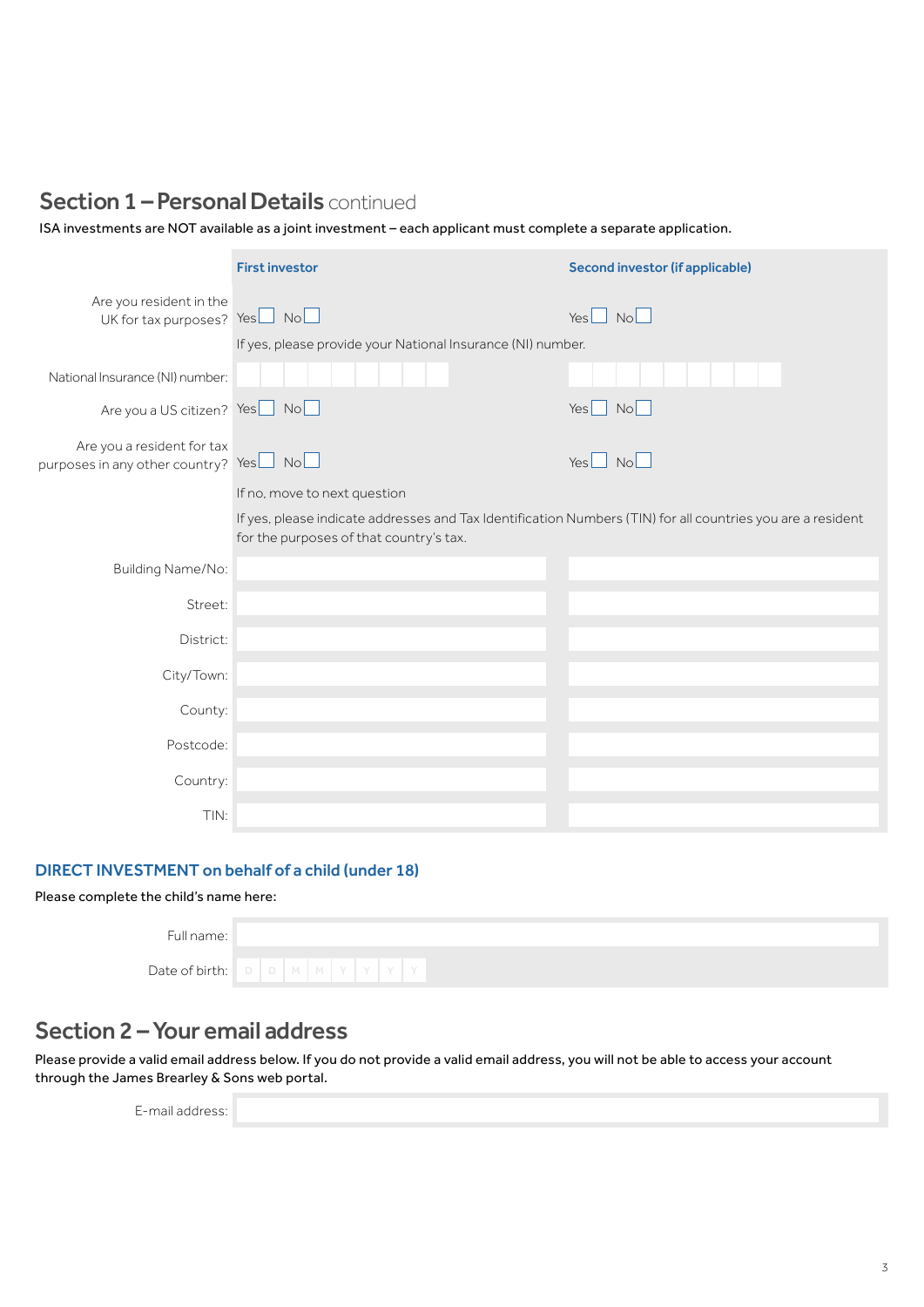## Section 3 – Investment Amount – Direct, ISA Investments and ISA Transfers and

Adviser Fees Minimum investment is £10,000. For this year's ISA tax allowances please refer to the HMRC website (www.gov.uk).

| ISIN:                                                                      | Option 1: GB00BW6SHW24 | Option 2: GB00BW6SHX31                                                                                     | Option 3: GB00BW6SHY48 |
|----------------------------------------------------------------------------|------------------------|------------------------------------------------------------------------------------------------------------|------------------------|
| Amount you are sending as a<br>Direct investment: Option 1 £               |                        | Option 2 £                                                                                                 | Option 3 £             |
| Amount you are sending as an<br>ISA investment (2022/23): Option 1 £       |                        | Option 2 £                                                                                                 | Option 3 £             |
| Approximate value of all ISAs<br>being transferred*: Option 1 £            |                        | Option 2 £                                                                                                 | Option 3 £             |
| Would you like us to facilitate<br>your adviser fees? Yes                  | No                     |                                                                                                            |                        |
| Adviser Charge: Option 1 £                                                 | $or\%$                 | Option 2 £<br>$or %$                                                                                       | Option 3 £<br>or $%$   |
| Total gross Plan<br>Option 1 £<br>investment**:                            |                        | Option 2 £                                                                                                 | Option 3 £             |
| Total amount you are sending<br>by cheque or electronic funds<br>transfer: |                        | *The specific amounts being transferred from each provider are completed in the ISA Transfer Request form. |                        |

#### \*\*Total Amount is subject to change as the ISA transfer amount is approximate.

### Section 4 – Your Bank Account Details for Payments

| Bank/Building Society:    |                                                                                                                                                                                                                                                                                                                                               |
|---------------------------|-----------------------------------------------------------------------------------------------------------------------------------------------------------------------------------------------------------------------------------------------------------------------------------------------------------------------------------------------|
| Account name:             |                                                                                                                                                                                                                                                                                                                                               |
| Reference or Roll number: |                                                                                                                                                                                                                                                                                                                                               |
| Sort code:                | Important: Any payments or withdrawals from the plan will be made electronically by<br>BACS. In order to ensure this is possible, please provide your bank account details. Your<br>application may be rejected if you do not provide your bank account details.                                                                              |
| Account number:           | Before any payments can be made, the Plan Administrator will attempt to verify that the<br>bank account you have provided details of belongs to you. The Plan Administrator will carry<br>out electronic checks to verify the bank details provided and they may contact you to<br>provide further evidence if checks have been unsuccessful. |

### Section 5 – Additional anti-money laundering information

Under the rules and guidance of the Financial Conduct Authority, James Brearley & Sons has a regulatory obligation to manage the risk that its business may be used to further financial crime. In order to meet these regulatory obligations certain information is needed from you.

| (Please tick as applicable) Source of funds                                    |                                                                       |                                                     |  |
|--------------------------------------------------------------------------------|-----------------------------------------------------------------------|-----------------------------------------------------|--|
| *What is the source of the<br>funds being used to support<br>this application? | Trust assets<br>Estate assets<br>Pension fund<br>other (please state) | Personal savings<br>Property sale<br><b>Bequest</b> |  |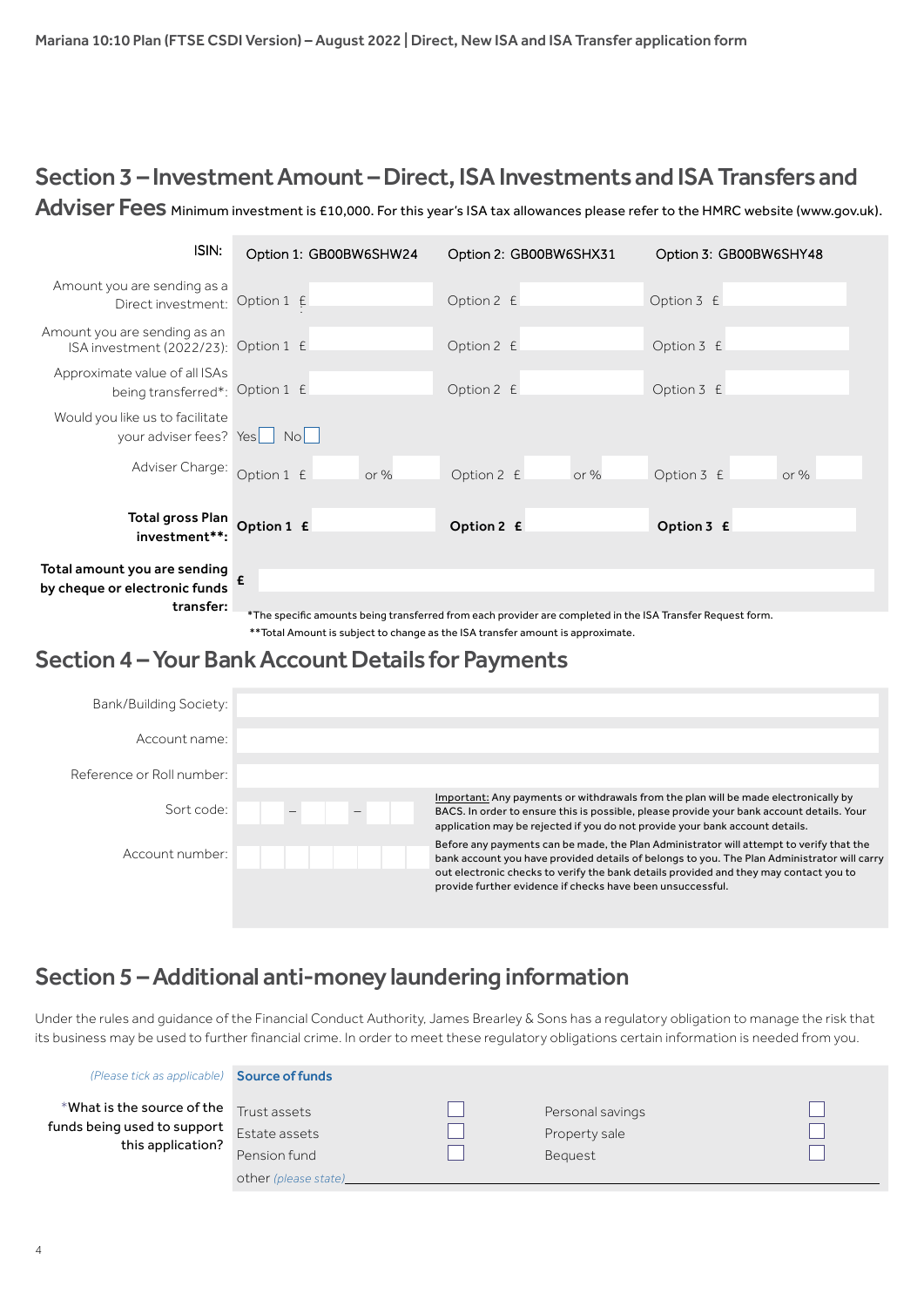### Section 6 – Existing ISA Transfer Request

Please complete an existing ISA transfer request for each ISA transfer request you are making into this Plan.

If you are transferring more than one ISA, please photocopy this form and sign a separate form for each ISA you are transferring. You will need to sign each transfer request. Photocopied signatures cannot be accepted. Please note that an ISA for the current tax year can only be transferred in full. I confirm that I wish to transfer my existing ISA Title *(Mr/Mrs/Miss/Ms/Other):* Surname: Full first name(s): Date of Birth: National Insurance (NI) number: Permanent address: Postcode: Name and address of existing ISA plan manager: Postcode: Plan manager's phone number: Plan manager's e-mail: Account number of the ISA: Amount to be transferred Full (Minimum amount £5,000) Full £ (Estimated) Partial £ (Exact)

#### Existing ISA plan manager instructions:

- 1. I instruct the manager of the ISA shown above to give James Brearley & Sons Limited any information they may need to enable the transfer of my Plan, to sell any ISA assets and send either a BACS payment directly to the client account of James Brearley & Sons Limited, being Royal Bank of Scotland (Sort Code 16-14-12 Account Number 10491689) or a cheque made payable to James Brearley & Sons Limited for the proceeds to: Outsourced Administration Services, James Brearley & Sons Limited, PO Box 34, Unit 2 Burton Road, Blackpool, Lancashire, FY4 4WX. If there is a problem, please contact us on 01253 831 165.
- 2. All dividends, interest and tax credits arising after the transfer should be made payable directly to me.

5

#### Signature:

Date:  $D$  D  $M$   $M$   $\gamma$   $\gamma$   $\gamma$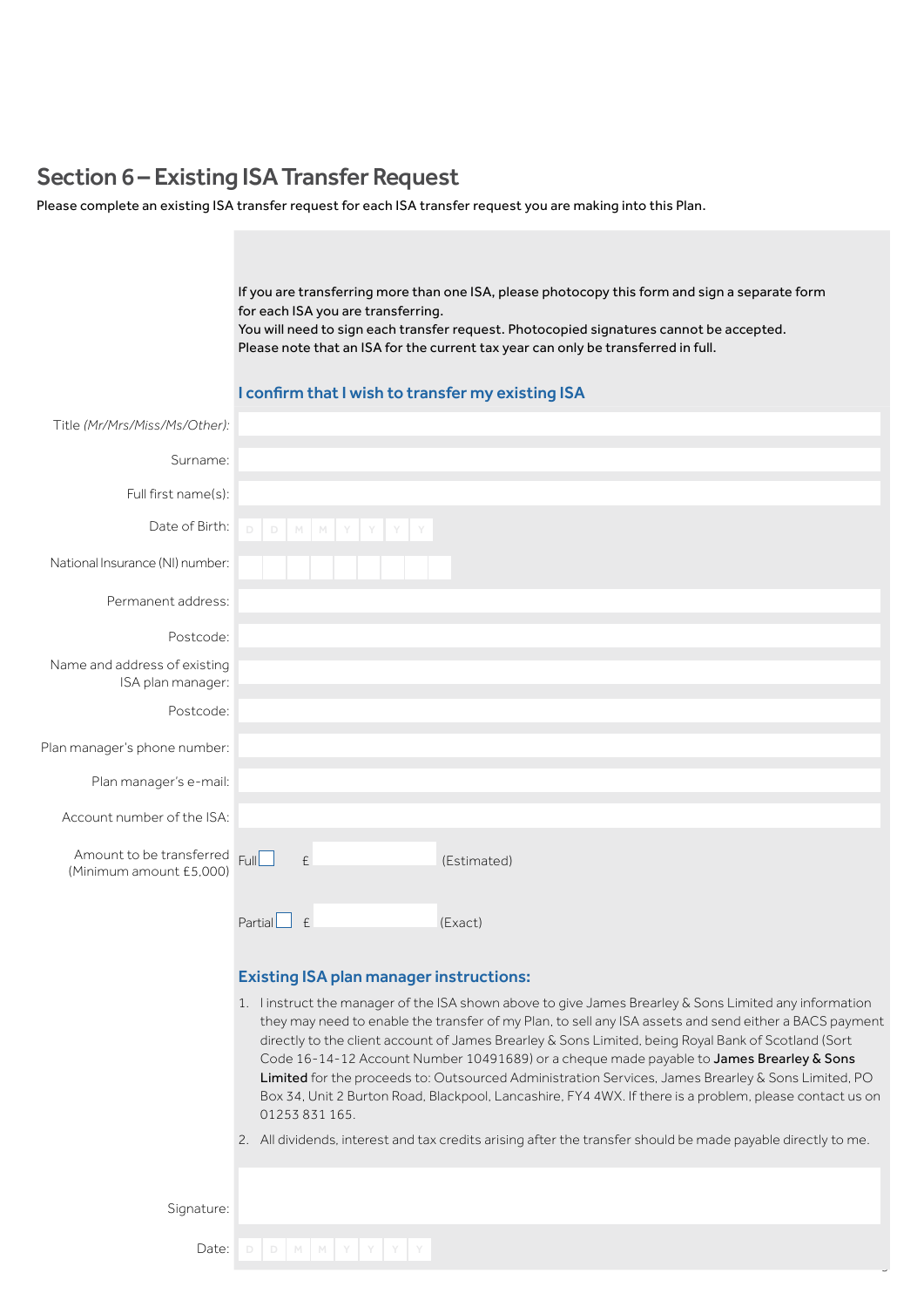Mariana 10:10 Plan (FTSE CSDI Version) – August 2022 | Direct, New ISA and ISA Transfer application form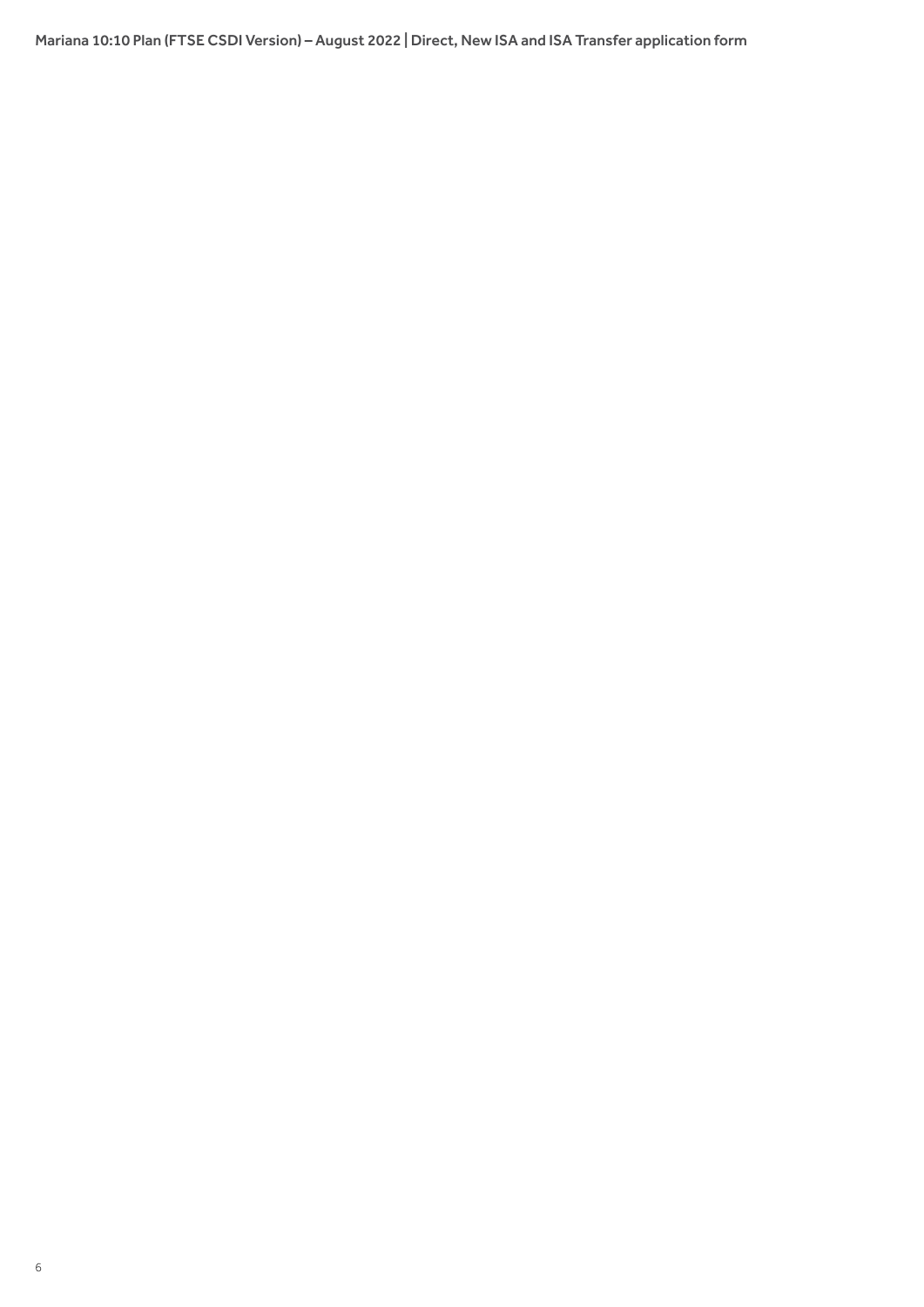### Section 7 – Data Protection

You authorise us to hold and process the information supplied on the application form as a data controller for the purposes of the General Data Protection Regulation (GDPR). We will hold and process information for the administration of this and any future application, for the operation of your investment, for statistical analysis and for marketing goods and services. You also authorise us to transfer information you provide on your application form (or subsequently) to Mariana. They will only use such data for purposes ancillary to their role as Plan Manager, including but not limited to hedge management, dealing with queries, fulfilling their regulatory obligations, statistical analysis and marketing on the Plan's maturity. Your data will be used for no other purposes.

You authorise the disclosure of your information concerning your investment to a financial adviser acting on your behalf. You are entitled to request details of any of your personal data we may hold and to require us to correct any inaccuracies.

### Declaration and Authority

I declare that:

- 1. I am 18 years of age or over and I am neither based nor living in the United States nor a U.S. Person (as defined in Regulation S under the U.S. Securities Act of 1933, as amended, or as defined in the U.S. Internal Revenue Code of 1986, as amended);
- 2. All subscriptions made belong to me;
- 3. I authorise James Brearley & Sons Limited:
	- (a) to hold my cash subscription, investments, ISA investments, interest and other rights or proceeds in respect of those investments and any cash or other proceeds;
	- (b) to make on my behalf any claims to relief from tax in respect of ISA investments
- 4. I have read and understood the information contained in the brochure which refers to Counterparty Risk and understand that should the Counterparty fail to meet its obligations to pay the amount due from my Investment, I may not receive back my investment and may not be entitled to any compensation.
- 5. I have read and understood "Is this investment suitable for you?" and "Risks" and confirm that the terms set out within the brochure are acceptable to me as the investor.
- 6. I understand that market prices can go down as well as up and I may get back less than my original investment. Past performance is not a guide to future performance.
- 7. I understand that the extent and value of any tax advantages or benefits arising from the use of tax-advantaged services such as ISAs and SIPPs will vary according to my circumstances. The levels and bases of taxation may also change.
- 8. I understand that in compliance with the FCA rules, telephone calls will be recorded.
- 9. I understand that early encashment is likely to lead to some loss of capital.
- 10. (Only if you are applying to subscribe for an ISA) I have not subscribed and will not subscribe for another Stocks & Shares ISA in the tax year and I am resident in the United Kingdom for tax purposes or, if not so resident, either perform duties which, by virtue of Section 28 of Income Tax (Earnings & Pensions) Act 2003 (Crown employees serving overseas), are treated as being performed in the United Kingdom, or I am married to or in a civil partnership with a person who performs such duties. I will inform you if I cease to be so resident or to perform such duties or be married to or in a civil partnership with a person who performs such duties.
- 11. I undertake to advise James Brearley & Sons Limited promptly of any change in circumstances which causes the information contained herein to become incorrect or incomplete and to provide James Brearley & Sons Limited with an updated declaration within 30 days of such a change in circumstances.
- 12. I am aware that in certain circumstances James Brearley & Sons Limited will be obliged to share this information with UK tax authorities, who may pass it on to other tax authorities.

I have carefully read and understood the relevant Key Information Document (KID) and the Plan brochure including the Terms & Conditions and accept the terms under which my Investment will be managed. I declare that this application form has been completed to the best of my knowledge and belief. I understand that the producers of this brochure have not provided investment advice and confirm that I am making this application through my financial adviser (and have taken taxation advice if appropriate) and I wish to make this investment.

|             | <b>First signature:</b>       | Joint signature: (for direct investments only) |
|-------------|-------------------------------|------------------------------------------------|
|             |                               |                                                |
| Signature:  |                               |                                                |
| Print name: |                               |                                                |
|             | Date: $D$ $D$ $M$ $M$ $Y$ $Y$ | $D   D   M   M   Y   Y   Y   Y$                |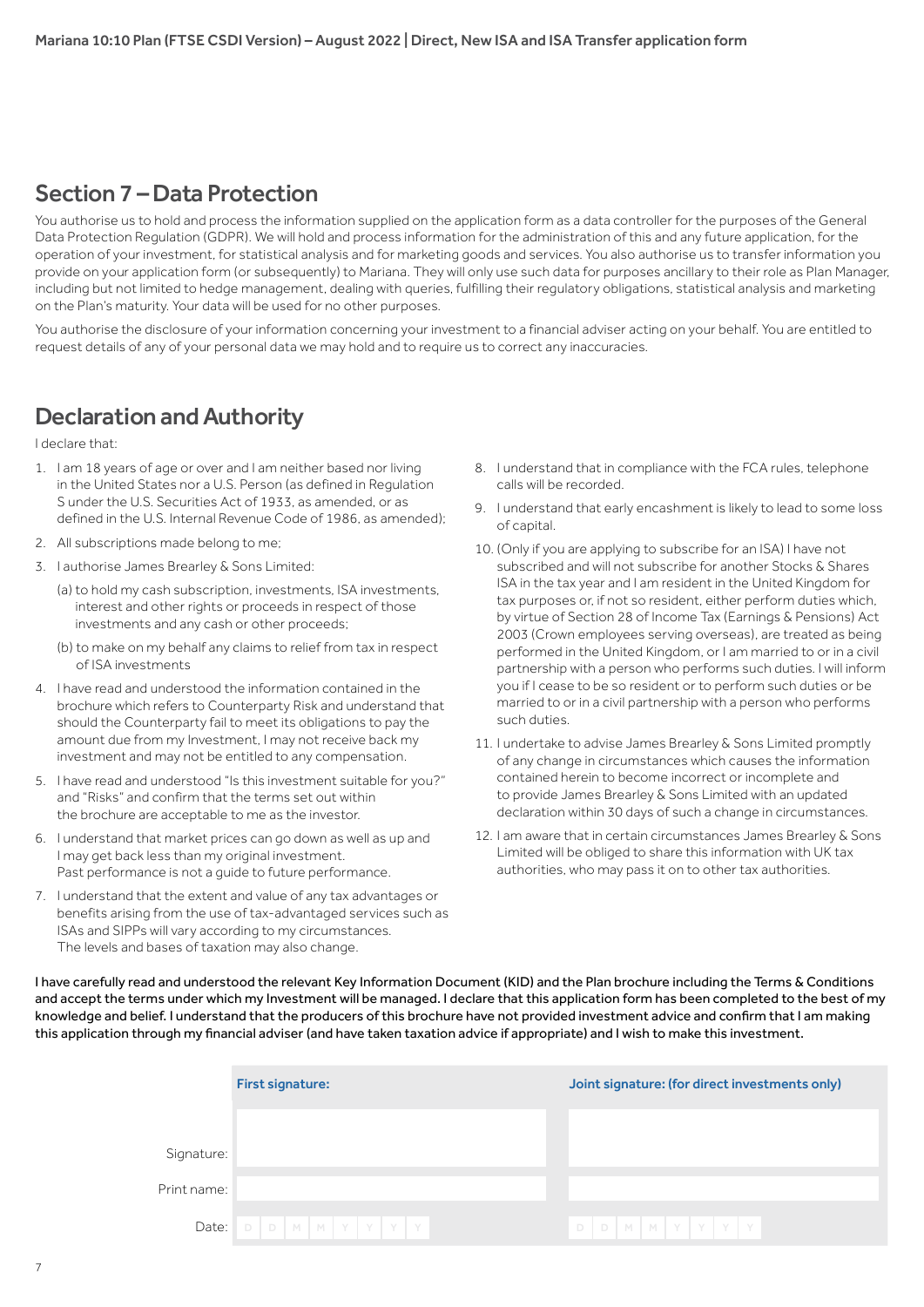### Section 8 – Financial Adviser Section (Financial Adviser use only)

Please ensure you have completed, signed and returned a Mariana Terms of Business. A copy can be downloaded from our website at www.marianainvestments.com.

If a Mariana Terms of Business Form has not been completed and approved, we will be unable to process any applications.

| Name of adviser:                                                                                                         |                                                                                                                                                         |                                                                                                                              |
|--------------------------------------------------------------------------------------------------------------------------|---------------------------------------------------------------------------------------------------------------------------------------------------------|------------------------------------------------------------------------------------------------------------------------------|
| Name of company:                                                                                                         |                                                                                                                                                         |                                                                                                                              |
|                                                                                                                          |                                                                                                                                                         |                                                                                                                              |
| Address:                                                                                                                 |                                                                                                                                                         |                                                                                                                              |
| Telephone number:                                                                                                        |                                                                                                                                                         |                                                                                                                              |
| Email address:                                                                                                           |                                                                                                                                                         |                                                                                                                              |
| Are you a member of a network Please tick as appropriate.<br>or directly authorised? Network                             | $Directly$ authorised                                                                                                                                   |                                                                                                                              |
| If you have selected network,<br>please state which network:                                                             |                                                                                                                                                         |                                                                                                                              |
| Your FCA (or equivalent)<br>registration number:                                                                         |                                                                                                                                                         |                                                                                                                              |
| Does the investor fall within                                                                                            |                                                                                                                                                         |                                                                                                                              |
| in the brochure?:                                                                                                        |                                                                                                                                                         |                                                                                                                              |
| If no, please outline your<br>rationale for submitting an<br>application on behalf of an<br>investor falling outside the |                                                                                                                                                         |                                                                                                                              |
| target market:                                                                                                           | <b>Suitability</b> (For Advised applications only)<br>Please confirm that you have provided a copy of<br>this Plan's Key Information Document (KID) and | Verification of Identity<br>Please be aware that we have obligations under<br>UK Anti Money Laundering (AML) regulations and |

UK Anti Money Laundering (AML) regulations and reserve the right to request further evidence of identity so as to be able to fulfil these requirements. Depending on the circumstances, where we consider we have not been able to fulfil these obligations, we may decide not to proceed with an application.

your client.  $Yes \Box No \Box$ 

Appropriateness (For Execution Only applications) Please confirm that you have provided a copy of this Plan's Key Information Document (KID) and brochure and confirmed the appropriateness of this investment and that you consider this product to be appropriate for your client.

brochure and disclosed the associated risks of this Investment and that you have conducted the required suitability assessment and that you

consider this product to be suitable for

 $Yes \Box No \Box$ 

Date: D D M M Y Y Y Y

Adviser Declaration: I confirm that all dealings with the investor have been carried out in accordance with the requirements of the FCA Handbook and in accordance with my obligations under Mariana/JBS' current Terms of Business.

> I Acknowledge my responsibility to evaluate all information on the Plan and confirm that where I have given advise, I have the necessary knowledge and experience to be deemed competent to assess the Plan and its suitability to an applicant's circumstances and investment objectives.

I declare that this application has been completed to the best of my knowledge and belief and I have agreed any adviser charge with the applicant.

Signature: